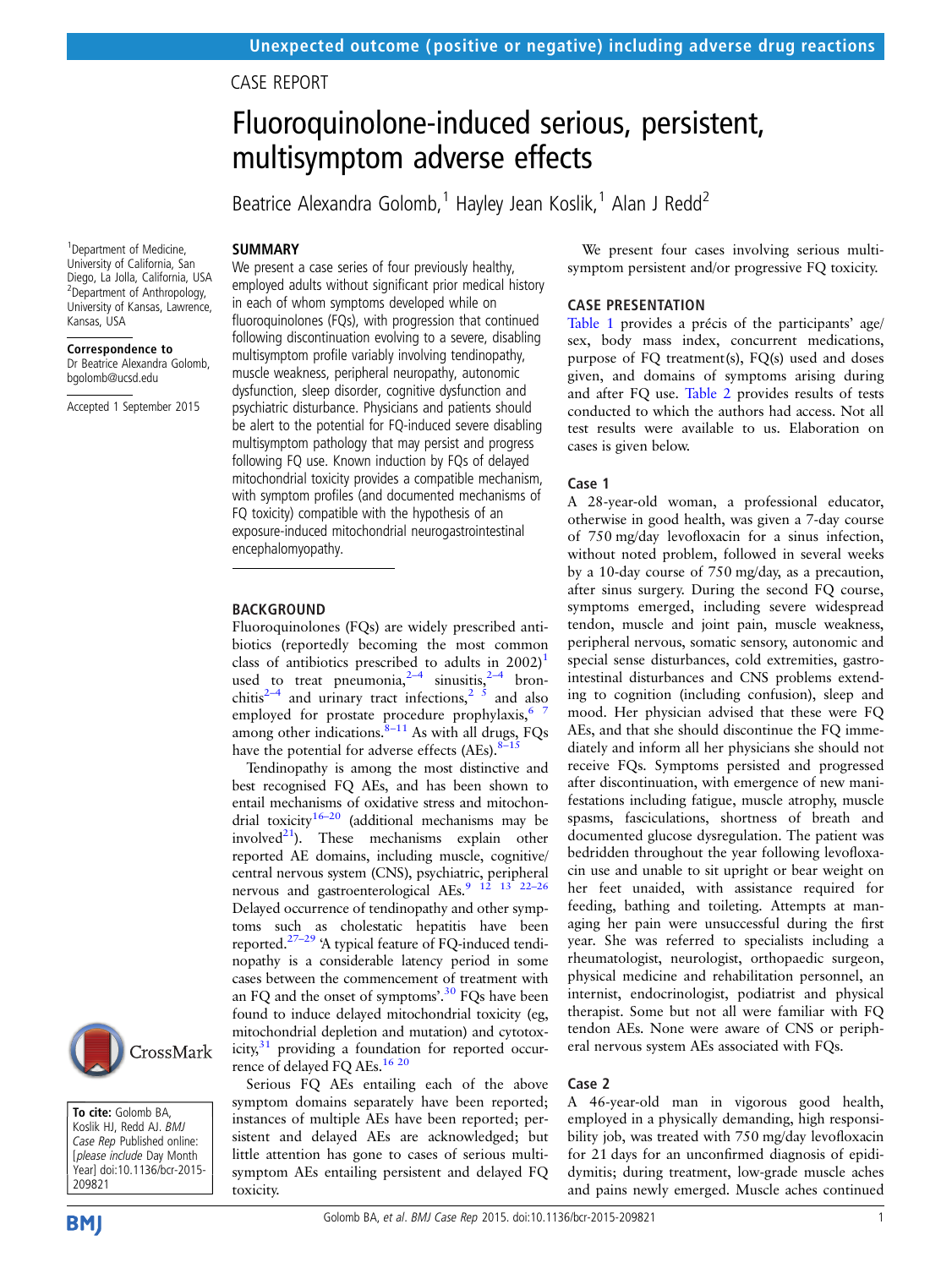| Table T<br><b>Sylicipals OF FY Sylighting Cases</b> |        |     |                        |                                                                                                                                  |                                                              |    |                                                                           |                                                            |                                                                               |                                    |
|-----------------------------------------------------|--------|-----|------------------------|----------------------------------------------------------------------------------------------------------------------------------|--------------------------------------------------------------|----|---------------------------------------------------------------------------|------------------------------------------------------------|-------------------------------------------------------------------------------|------------------------------------|
|                                                     | Sex    | Age | <b>BMI</b>             | <b>Concurrent medications</b>                                                                                                    | Diagnosis leading<br>to FQ                                   | FQ | Dose/days                                                                 | AEs during                                                 | AEs after                                                                     | <b>Current</b><br>health<br>status |
|                                                     | Female | 28  | <b>Not</b><br>provided | Hydrocodone taken prn pain<br>(postsurgery)                                                                                      | Sinus surgery<br>preoperative<br>+postoperative              |    | $750\times7$ days<br>$750\times10$ days                                   | A1, A2, B, C1,<br>C2, CS, F, M,<br>PN, S, T, M, V,<br>W    | In addition to those<br>listed as during,<br>also D, G, N/O, SI               | <b>Disabled</b>                    |
| $\mathcal{L}$                                       | Male   | 46  | 29.2                   | Lansoprazole 30 mg once<br>a day<br>Cetirizine 10 mg once a day                                                                  | Epididymitis                                                 |    | $750\times21$ days                                                        |                                                            | A1, C1, C2, F, G,<br>M, PN, T, V, W,                                          | Limited<br>work                    |
| 3.                                                  | Female | 55  | 19.7                   | Alendronate (for<br>osteoporosis)                                                                                                | Sinus infections×3<br>Urinary tract<br>$inflection \times 1$ |    | $(500\times10 \text{ days})\times3$<br>$750\times 5$ days                 | F, M, T                                                    | C1, C2, F, O, PN, SI,<br>T, W,<br>C1, C2, H, M, PN,<br>S, V, W                | <b>Disabled</b>                    |
| 4                                                   | Female | 23  | 19.7                   | Pantoprazole (initiated after/<br>due to onset of symptoms-<br>ie, nausea-on M)<br>Birth control pills (details not<br>provided) | <b>Diarrhoea</b><br>Throat infection                         | M  | (500 two times a day<br>$\times$ 10 days) $\times$ 2<br>$400\times5$ days | A1, C1, G<br>A1, A2, B, C1, F,<br>G, M, N, PN, S,<br>SI, W | C1, CS, F, G, O<br>In addition to those<br>listed as during,<br>also CS, O, T | <b>Disabled</b>                    |

AE, adverse event; BMI, body mass index; FQ, fluoroquinolone; prn, as needed.

FQs: C, ciprofloxacin; L, levofloxacin; M, moxifloxacin.

<span id="page-1-0"></span> $T_{\text{S}}$  Table 1 Syncopsis of FQ syndrome cases of FQ synopsis of FQ synopsis of FQ syndrome cases of FQ syndrome cases of FQ syndrome cases of FQ syndrome cases of FQ syndrome cases of FQ syndrome cases of FQ syndrome c

Symptom classes (not mutually exclusive): A1, autonomic cardiovascular; A2, autonomic other (eg, dry eyes); B, breathing; C1, cognitive; C2, psychiatric; CS, chemical and/or food sensitivity; D, dysglycemia; F, fatigue; G, gastroenterological; H, hearing or tinnitus; M, muscle; N, other neurological; O, other (headache; hair loss); PN, peripheral neuropathy; S, sensory; Sl, sleep; T, tendinopathy; V, vision; W, weakness including bulbar, respiratory muscle, urinary muscle.

following FQ discontinuation, with progression and emergence of symptoms including fatigue, muscle weakness and atrophy, peripheral neuropathic and autonomic disturbances (tachycardia, bradycardia), CNS manifestations (cognition and mood), vision abnormalities, with gastrointestinal manifestations and intestinal motility issues. Initially, after FQ use, he experienced what he termed an 'autonomic storm' comprising tachycardia, accompanied by very low energy, depression and anxiety. His symptoms evolved with tendinopathy emerging at 9 months affecting the Achilles tendons, feet and knees, and producing tendon pain with exercise in an athlete who previously ran or biked 10 miles a day. Limitations due to pain, and later fatigue, progressed, necessitating progressive curtailing of his cycling from 10 to 6, 4, 3 then 0 miles/day. He switched to walking, which then also became difficult. He purchased an exercise cycle in an effort to remain active, but discontinued use, as aerobic exercise produced delayed fatigue and pain. He stated, "I would expend energy and then pay for it later." Bilateral patellar and foot tendon as well as knee pain with walking emerged, requiring him to stop and sit after walking 100 feet. Muscle strength seemed initially relatively preserved (compared to sustained activities—eg, he could open jars that his wife found problematic), but 15–30 min after application of effort he would experience significant fatigue, and muscle strength deteriorated with time. He was referred to specialists including neurologists, orthopaedists, endocrinologists and gastroenterologists, and referred to a teaching hospital where he underwent testing for a number of autoimmune conditions; questions were asked to screen for possible heritable conditions, and toxic exposures were assessed (all tests were reportedly negative). He underwent CT of the chest and abdomen, to screen for possible endocrine tumours or a paraneoplastic syndrome; results were unremarkable beyond non-specific hepatosplenomegaly. Over a period of approximately 3 years, multiple electromyography/ nerve conduction velocity (EMG/NCV) studies were performed, which were unremarkable (2 were available for view, but as many as 8 were reportedly conducted). Biopsies of the thigh and calf to examine epidermal nerve fibre density revealed marked reductions in small nerve fibres (thigh value 4.8, normal

 $\geq 6.8$ ; calf 4.0, normal  $\geq 5.4$ —values are fibres per mm length of epidermis), with no indication of microinflammation, consistent with small fibre neuropathy. Other testing [\(table 2\)](#page-2-0) was noncontributory. When the patient relayed the history of events starting with the FQ, an academic centre specialist reportedly told him that it could not be the FQ because the specialist had not come across this connection in the literature he had read. However, a local doctor did record this as possibly due to the FQ. The patient received a diagnosis of polyneuropathy of unknown origin and/or fibromyalgia. He initially received a prescription for pregabalin (which he discontinued), and two abortive trials of (different) benzodiazepines, which led to paradoxical adverse reactions (including anxiety). He remains on 10 mg of citalopram (without material relief), and several supplements, including zinc, for the peripheral neuropathy. More than 5 years after FQ use, this previously physically robust man remains affected with atrophy, profound muscle weakness, fatigue (recently evolving into a chronic fatigue-like condition), chronic gastrointestinal problems, mood disturbance, recurring muscle pain and tendinopathy, and painful peripheral neuropathy. Formerly vigorous, his problems necessitated limiting work in his physically demanding profession, and ultimately led to his early retirement. Notably, a brother had previously received an FQ for a prostate problem, which was followed by chronic fatigue syndrome that persisted for 5 years and then gradually abated.

#### Case 3

A 55-year-old woman in good health, without significant medical history, was treated with levofloxacin 500 mg/day for 10 days, with treatment repeated two additional times over several years, for presumed sinus infections. A fourth course entailed levofloxacin 750 mg for 5 days for a confirmed urinary tract infection. During the first course, the patient developed fatigue, muscle aches, and tendon and joint pain, initially attributed to the underlying infection. Her symptoms persisted following treatment and progressed, with continued fatigue and tendon symptoms, and emergence of muscle weakness and CNS manifestations (sleep, mood/anxiety). Following the fourth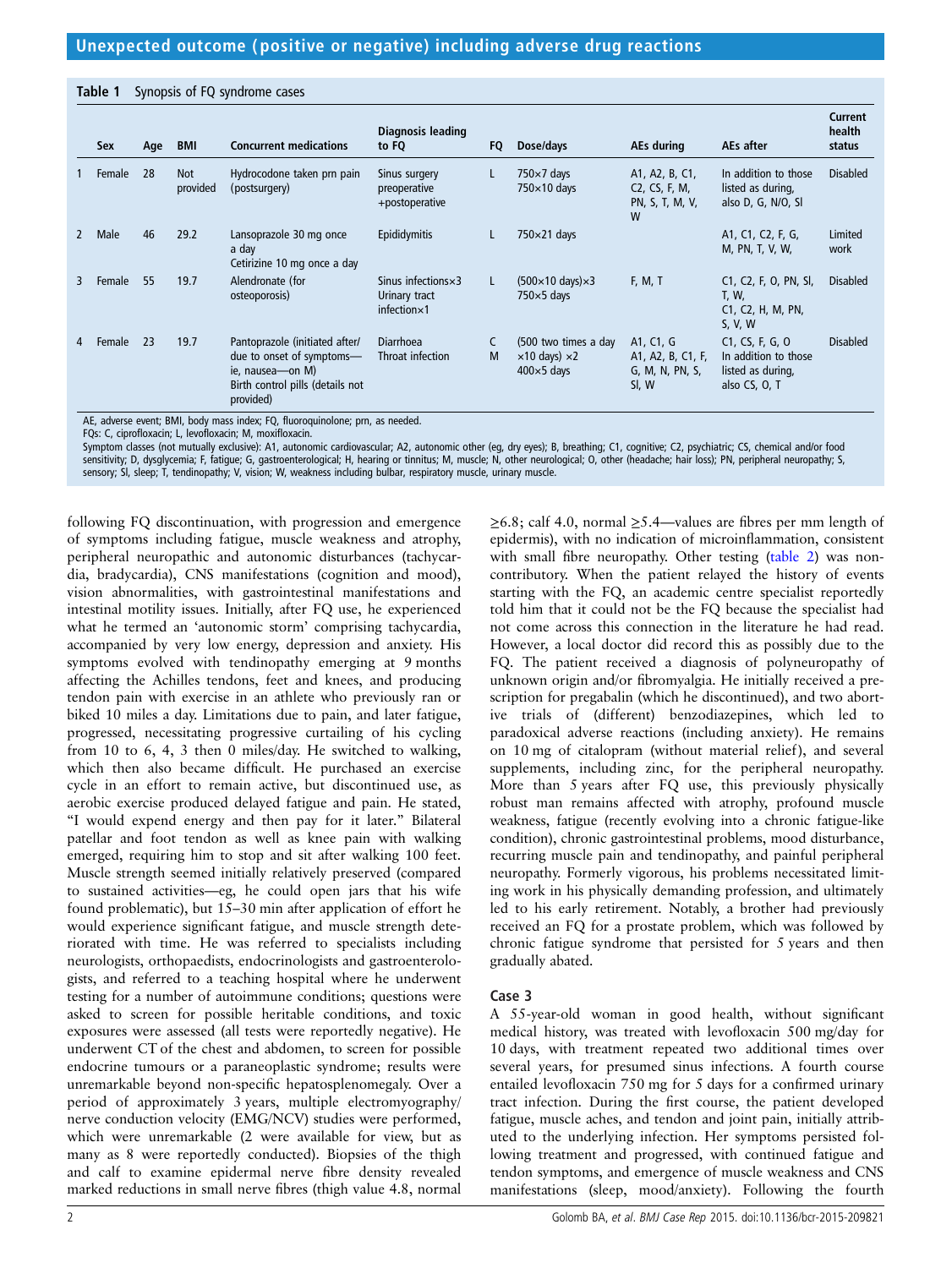### <span id="page-2-0"></span>Table 2 Laboratory findings\*

|   | <b>Test given</b>                                    | Results                                                                                                                                                                   |
|---|------------------------------------------------------|---------------------------------------------------------------------------------------------------------------------------------------------------------------------------|
| 1 | NA <sup>t</sup>                                      | <b>NA</b>                                                                                                                                                                 |
| 2 | Nerve punch biopsy                                   | A. Right thigh: Significantly reduced epidermal nerve fibre density (4.84 fibres per mm length of epidermis, normal $\geq 6.8$ ),                                         |
|   |                                                      | consistent with small fibre neuropathy                                                                                                                                    |
|   |                                                      | B. Right calf: Significantly reduced epidermal nerve fibre density (4.03 fibres per mm length of epidermis, normal $\geq$ 5.4),<br>consistent with small fibre neuropathy |
|   | <b>Peripheral &amp; Autonomic Nerve Tests</b>        |                                                                                                                                                                           |
|   | Sural sensory nerve potentials                       | Normal                                                                                                                                                                    |
|   | Sympathetic skin response                            | Normal                                                                                                                                                                    |
|   | Q-sweat test                                         | Normal                                                                                                                                                                    |
|   | <b>EMG/NCV</b><br><b>EMG/NCV repeat</b>              | Normal<br>Normal                                                                                                                                                          |
|   | CT of the chest and abdomen                          | Non-specific hepatosplenomegaly                                                                                                                                           |
|   | <b>Blood tests</b>                                   |                                                                                                                                                                           |
|   | Autoimmune panel                                     |                                                                                                                                                                           |
|   | Rheumatoid factor                                    | <b>Negative</b>                                                                                                                                                           |
|   | <b>ANA Scr</b>                                       | Normal: $<$ 1:40 titre<br>Normal: $1.45$ IU (< $25$ is negative)                                                                                                          |
|   | Double-stranded DNA<br>SM antibody                   | Normal: 0.11 EU (<20 is negative)                                                                                                                                         |
|   | SM RNP                                               | Normal: 10.01 EU (<20 is negative)                                                                                                                                        |
|   | SSA/Ro                                               | Normal: 2.89 EU (<20 is negative)                                                                                                                                         |
|   | SSB/La                                               | Normal: 0.06 EU (<20 is negative)                                                                                                                                         |
|   | <b>SCL 70</b>                                        | Normal: 0.31 EU (<20 is negative)                                                                                                                                         |
|   | $Jo-1$<br><b>CK</b>                                  | Normal: 0.70 EU (<20 is negative)<br>Normal: 80 U/L (ref range 55-170)                                                                                                    |
|   | <b>ESR</b>                                           | Normal: 5 mm/h (ref range 0-10)                                                                                                                                           |
|   | <b>CRP</b>                                           | Normal: <0.5 mg/dL (ref range 0.01-0.82)                                                                                                                                  |
|   | <b>Monospot</b>                                      | Normal (from doctor's note)                                                                                                                                               |
|   | Lyme titre                                           | Normal (from doctor's note)                                                                                                                                               |
|   | Neurotransmitter levels<br>Serotonin                 | Normal                                                                                                                                                                    |
|   | Dopamine                                             | Normal                                                                                                                                                                    |
|   | Norepinephrine                                       | Normal                                                                                                                                                                    |
|   | Epinephrine                                          | Normal                                                                                                                                                                    |
|   | Norepinephrine/epinephrine ratio                     | Normal                                                                                                                                                                    |
|   | Glutamate<br><b>GABA</b>                             | Low normal: 15.0 $\mu$ g/g Cr (ref range 15–35)<br>Low: 291.9 μg/g Cr (ref range 550-750)                                                                                 |
|   | <b>Adrenal hormones</b>                              |                                                                                                                                                                           |
|   | Cortisol                                             | Normal (each of 4 times)                                                                                                                                                  |
|   | <b>DHEA</b>                                          | Normal (each of 2 times)                                                                                                                                                  |
| 3 | <b>EEG</b>                                           | Abnormal EEG due to left intermittent temporal focal $\theta$ slowing and excessive $\beta$ .                                                                             |
|   | <b>EEG</b> repeat                                    | Disordered EEG due to generalised $\theta$ slow activity, which is sometimes sharply featured, left > right.                                                              |
|   | <b>EMG</b>                                           | Right $>$ left median neuropathy of the wrist.                                                                                                                            |
|   | <b>MRI of the brain</b> (no contrast) $\times$ 3     | Aborted, rescheduled<br>Punctate white matter hyperintensities                                                                                                            |
|   |                                                      | Bihemispheric punctate white matter hyperintensities 'again seen'                                                                                                         |
|   | MRI of the shoulder, left                            | Moderate tendinosis of the supraspinatus and mild tendinosis of the infraspinatus tendon with bursal surface fraying of                                                   |
|   | (no contrast)                                        | supraspinatus tendon                                                                                                                                                      |
|   | MRI of the shoulder, right                           | Bicipital tendinopathy. Small full-thickness rotator cuff tear of the infraspinatus. Acromioclavicular osteoarthritis                                                     |
|   | (no contrast)<br>MRI of the knee, left (no contrast) | Peripheral displacement of the lateral meniscal body due to loss of hoop fibre strength. Joint effusion. Grade 2 articular                                                |
|   |                                                      | cartilage irregularity                                                                                                                                                    |
|   | MRI of the lower extremity                           | Focal intertarsal and tarsometatarsal osteoarthritis. Small tibiotalar joint effusion                                                                                     |
|   | (no contrast)                                        |                                                                                                                                                                           |
|   | MRI of the ankle, right (no contrast)                | Mild inframalleolar posterior tibialis tenosynovitis. Trace retro-Achilles and retrocalcaneal bursitis. Small tibiotalar joint                                            |
|   | Laboratory tests                                     | effusion                                                                                                                                                                  |
|   | Sodium                                               | Normal: 142 mmol/L (ref range 135-145)                                                                                                                                    |
|   | Potassium                                            | Normal: 4.2 mmol/L (ref range 3.8-5.0)                                                                                                                                    |
|   | Chloride                                             | Normal: 104 mmol/L (ref range 100-108)                                                                                                                                    |
|   | Bicarbonate                                          | Normal: 27 mmol/L (ref range 22-29)                                                                                                                                       |
|   | Anion gap<br>Creatinine                              | Normal: 11<br>Normal: 0.7 mg/dL (ref range 0.6-1.1)                                                                                                                       |
|   | Blood urea nitrogen                                  | Low: 4.8 mg/dL (ref range 6.0-21.0)                                                                                                                                       |
|   | Glucose                                              | Normal: 86 mg/dL (ref range 70-100)                                                                                                                                       |
|   | Calcium                                              | Normal: 9.5 mg/dL (ref range 8.9-10.1)                                                                                                                                    |
|   | Magnesium                                            | Normal: 2.1 mg/dL (ref range 1.8-2.3)                                                                                                                                     |
|   | Total protein                                        | Normal: 6.8 g/dL (ref range 6.3-7.9)                                                                                                                                      |
|   | Albumin<br>Alkaline Phosphatase                      | Normal: 4.2 g/dL (ref range 3.5-5.0)<br>Normal: 73 IU/L (ref range 41-108)                                                                                                |
|   |                                                      |                                                                                                                                                                           |
|   | Bilirubin, total                                     | High (trace): $1.2 \text{ mg/dL}$ (ref range $0.1-1.1$ )                                                                                                                  |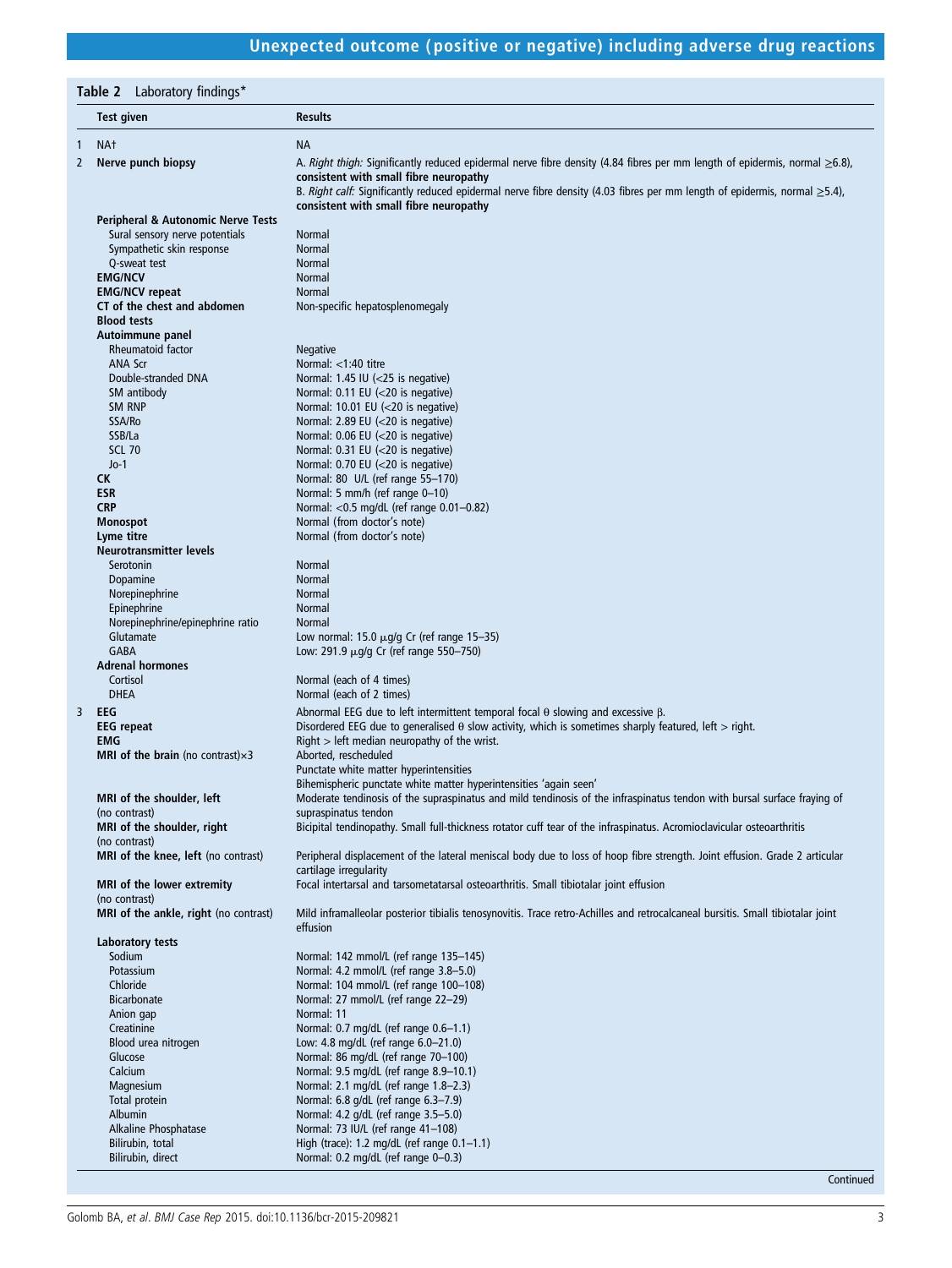### Table 2 Continued

| <b>Test given</b>                                 | <b>Results</b>                                                                                                               |
|---------------------------------------------------|------------------------------------------------------------------------------------------------------------------------------|
| γ-glutamyl transferase                            | Normal: 16 u/L (ref range 6-29)                                                                                              |
| Alanine aminotransferase                          | Normal: 11 u/L (ref range 4-24)                                                                                              |
| Aspartate aminotransferase                        | Normal: 27 u/L (ref range 18-43)                                                                                             |
| Creatine kinase                                   | Normal: 55 u/L (ref range 38-176)                                                                                            |
| Ceruloplasmin, serum                              | Normal: 36.7 mg/dL (ref range 14.0-47.8)                                                                                     |
| CRP, high sensitivity                             | 'Average risk': 1.60 mg/L (average risk 1.0-3.0)                                                                             |
| $\alpha$ 1 Antitrypsin genotype                   | Normal: Neither the S nor the Z allele was detected                                                                          |
| <b>Urinalysis</b>                                 | Unremarkable                                                                                                                 |
| <b>Endocrine</b>                                  |                                                                                                                              |
| Thyroid-stimulating hormone                       | Normal: 4.36 mIU/L (ref range 0.30–5.0)                                                                                      |
| Cell blood count                                  |                                                                                                                              |
| White blood cell count                            | Normal: $5.0 \times 10(9)$ /L (ref range 3.4–10.6)                                                                           |
| <b>Differential</b><br>Platelets                  | <b>Normal</b>                                                                                                                |
| Haemoglobin                                       | Normal: 309×10(9)/L (ref range 149-375)<br>Normal: 13.7 g/dL (ref range 11.5-15.3)                                           |
| Haematocrit                                       | Normal: 40.8% (ref range 33.3-43.3)                                                                                          |
| Red blood cell count                              | High: 5.43×10(12)/L (ref range: 3.68-4.88)                                                                                   |
| Mean cell volume                                  | Low: 75.2 fL (ref range: 82.7-96.8)                                                                                          |
| Red blood cell distribution width                 | Normal: 14.1 (ref range: 11.9-15.5)                                                                                          |
| <b>Iron-related tests</b>                         | Iron % Sat normal: 33 (ref range 14-50)                                                                                      |
|                                                   | Ferritin normal: 54 µg/L (ref range11-307)                                                                                   |
|                                                   | Transferrin normal: 264 mg/dL (ref range 170-340)                                                                            |
| Antibody tests‡                                   |                                                                                                                              |
| <b>HBc</b>                                        | Normal: negative                                                                                                             |
| HbsAq                                             | Normal: negative                                                                                                             |
| <b>HCV</b>                                        | Normal: negative                                                                                                             |
| <b>HIV</b>                                        | Normal: negative                                                                                                             |
| N-type calcium channel Ab, S                      | Normal: 0.00 nmol/L (ref range <0.1)                                                                                         |
| P/Q type calcium channel Ab, S                    | Normal: 0.00 nmol/L (ref range 0.00-0.02)                                                                                    |
| AchR muscle binding Ab                            | Normal: 0.00 nmol/L (ref range 0.00-0.19)                                                                                    |
| AchR ganglionic neuronal Ab, S                    | Normal: 0.00 nmol/L (ref range 0.00-0.02)                                                                                    |
| ANNA-1, serum                                     | Normal: titre negative                                                                                                       |
| ANNA-2, serum                                     | Normal: titre negative                                                                                                       |
| AGNA-1, serum                                     | Normal: titre negative                                                                                                       |
| PCA-1, serum<br>PCA-2, serum                      | Normal: titre negative                                                                                                       |
| PCA-Tr, S                                         | Normal: titre negative<br>Normal: titre negative                                                                             |
| Amphiphysin, S                                    | Normal: titre negative                                                                                                       |
| CRMP-5, S                                         | Normal: titre negative                                                                                                       |
| <b>ASMA</b>                                       | Normal: titre negative                                                                                                       |
| <b>CRP</b> Quant                                  | Normal: 1.50 mg/L (low, ref range 3-8)                                                                                       |
| c-ANCA                                            | Normal: negative                                                                                                             |
| <b>p-ANCA</b>                                     | Normal: negative                                                                                                             |
| <b>ENA Screen</b>                                 | Normal: 11 (<20)                                                                                                             |
| Endomysial                                        | Normal: negative                                                                                                             |
| lqA                                               | Normal: 179 mg/dL (ref range 50-400)                                                                                         |
| Intrinsic factor blocking Ab, S                   | Normal: negative                                                                                                             |
| <b>Striated Muscle Ab</b>                         | Normal: titre negative                                                                                                       |
| Tissue trans glutamyl IgA Ab                      | Normal: 3.2 U/mL (ref range $<$ 4)                                                                                           |
| <b>TPO</b>                                        | Normal: 3.1 IU/mL (ref range <4)                                                                                             |
| Neuronal (V-G) K+channel Ab                       | Normal: 0.00                                                                                                                 |
| $\alpha$ -1 Antitrypsin                           | Normal: 132 mg/dL (ref range 100-190)                                                                                        |
| Metabolic and methylation profile                 | Result (common metabolic association)                                                                                        |
| <b>Fatty acid metabolism</b>                      |                                                                                                                              |
| Adipate                                           | 'Very high' (abnormal fatty acid oxidation)                                                                                  |
| Suberate                                          | 'High' (abnormal fatty acid oxidation)<br>'High' (abnormal fatty acid oxidation)                                             |
| Ethylmalonate<br><b>Energy production markers</b> |                                                                                                                              |
| Citrate                                           | 'High' (renal ammonia loading)                                                                                               |
| Cis-aconitate                                     | 'Very high' (renal ammonia loading)                                                                                          |
| Isocitrate                                        | 'High' (renal ammonia loading)                                                                                               |
| $\alpha$ -Ketoglutarate                           | 'Very high' (renal ammonia loading)                                                                                          |
| Succinate                                         | 'Very high' (renal ammonia loading)                                                                                          |
| Fumarate                                          | 'High' (renal ammonia loading)                                                                                               |
| Malate                                            | 'Very high' (renal ammonia loading)                                                                                          |
| <b>Methylation cofactor markers</b>               |                                                                                                                              |
| Methylmalonate                                    | 'High' (adenosylcobalamin insufficiency)                                                                                     |
| Neuropsychological report                         | Intelligence in the bright normal range. No underlying language impairment. 'She has unequivocal difficulties, however, with |
|                                                   | concentration'                                                                                                               |

**Continued**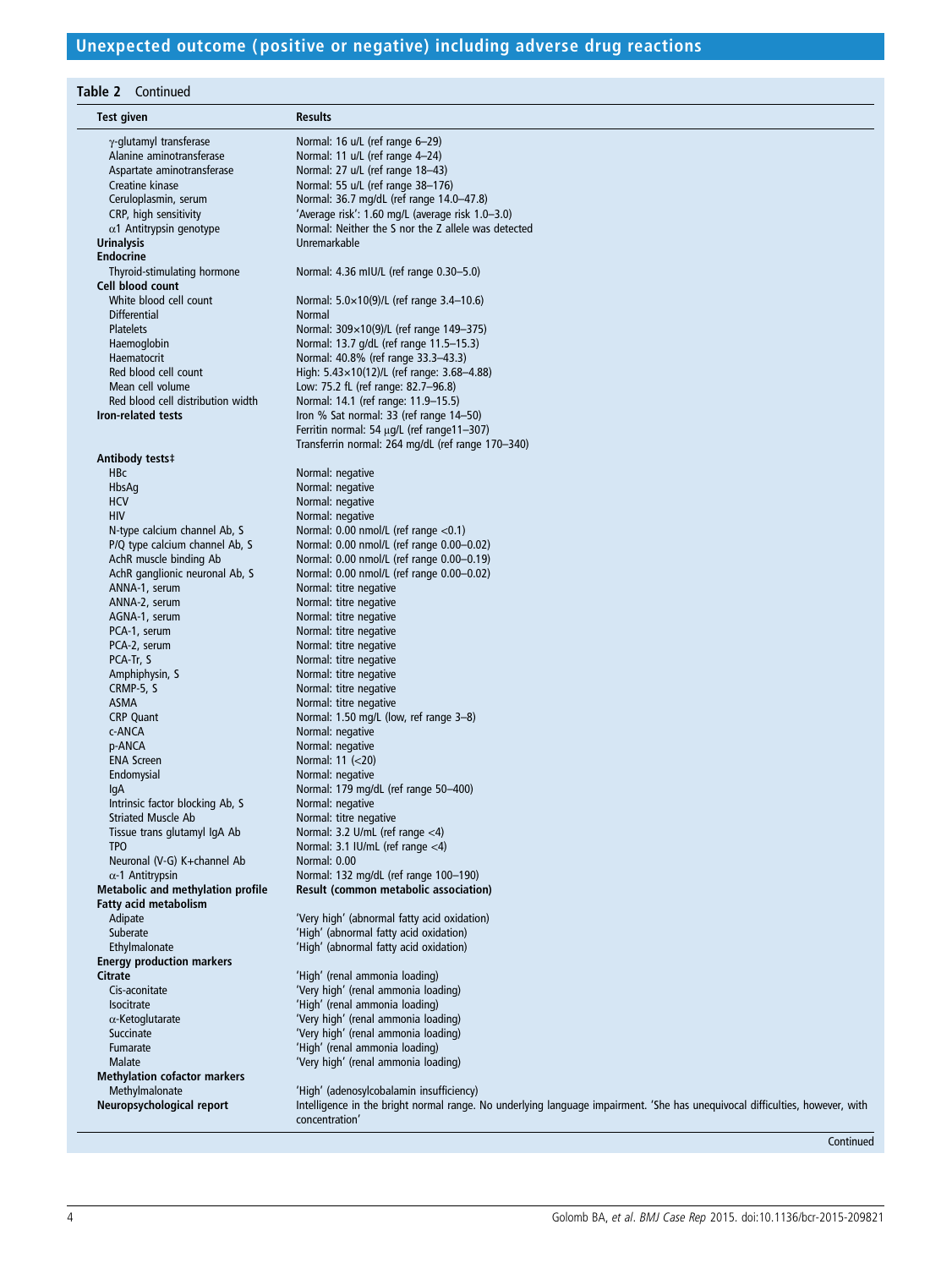| <b>Table 2</b> Continued<br><b>Test given</b> |                                                         | <b>Results</b>                                                                                                                                                                                                                                                                                                                                              |  |  |
|-----------------------------------------------|---------------------------------------------------------|-------------------------------------------------------------------------------------------------------------------------------------------------------------------------------------------------------------------------------------------------------------------------------------------------------------------------------------------------------------|--|--|
| 4                                             | Oesophagogastroduodenoscopy<br><b>Autonomic testing</b> | Chronic non-specific inflammation and focal intestinal metaplasia of stomach lining                                                                                                                                                                                                                                                                         |  |  |
|                                               | Gastric emptying                                        | Abnormal: prolonged gastric emptying. No evidence of gastro-oesophageal reflux                                                                                                                                                                                                                                                                              |  |  |
|                                               | Parasympathetic testing                                 | Normal: consecutive difference of heart rate variability, coefficient of variance, heart rate range is normal for age. Valsalva<br>ratio is normal for age                                                                                                                                                                                                  |  |  |
|                                               | Sympathetic testing                                     |                                                                                                                                                                                                                                                                                                                                                             |  |  |
|                                               | Sympathetic portions Valsalva                           | Large phase II decline but a significant and nearly full recovery and a significant but not excessive phase IV overshoot                                                                                                                                                                                                                                    |  |  |
|                                               | Tilt table testing                                      | Abnormal: Moderate tilt-induced tachycardia. Various symptoms induced. No evidence of neurogenic orthostatic hypotension<br>or presyncope. There is a large increase in heart rate despite the baseline tachycardia'. The findings are consistent with a<br>form of orthostatic intolerance based on the HR responses'. Consistent with POTS-type syndrome. |  |  |
|                                               | <b>Sudomotor testing</b>                                | Normal                                                                                                                                                                                                                                                                                                                                                      |  |  |
|                                               | Doctor's diagnosis                                      | Autonomic polyneuropathy                                                                                                                                                                                                                                                                                                                                    |  |  |

\*Laboratory findings to which the authors had access. Results were not successfully accessed for all tests for all participants.

†Case 1 stated: "to be honest, other than blood work, I didn't feel well enough for a lot of tests. I didn't have any biopsies or skin punch tests for nerve damage because my pain was so off the charts I couldn't bear it. I'd also heard others who had been injured by quinolones say that it took them a very long time to heal after such tests so I avoided them. ‡Tests for antibody unless antigen is specified.

Ab, antibody; AChR, acetylcholine receptor; Ag, antigen; ANA, antinuclear antibody; c-ANCA, cytoplasmic anti-ophil cytoplasmic antibody; p-ANCA, perinuclear anti-neutrophi<br>cytoplasmic antibody; ASMA, anti-smooth muscle ant protein 5 (regulates dendritic development and synaptic plasticity in the cerebellar Purkinje cells); DHEA, dehydroepiandrosterone; EEG, electroencephalogram; EMG/NCV, electromyography/nerve conduction velocity; ENA, extra nuclear antigen antibody; GABA,  $\gamma$ -aminobutyric acid; HBc, hepatitis B core antibody; HbsAg, hepatitis B surface antigen; IgA,<br>immunoglobulin A; NA, not applicable; Paraneoplastic autoantibody evaluation: AGNA-1, antiglial/neuronal nuclear antibody type 1; ANNA-1, antineuronal nuclear antibody, type 1; ANNA-2, antineuronal nuclear antibody, type 2; PCA-1, Purkinje cell cytoplasmic antibody 1; PCA-2, Purkinje cell cytoplasmic antibody type 2; PCA-Tr, Purkinje cell cytoplasmic antibody type Tr.

course of levofloxacin, peripheral neuropathy and widespread pain developed within 48 h of the last dose. Fatigue, tendinopathy and the previous CNS and psychiatric symptoms persisted, with emergence of significant cognitive impairment manifested by confusion and memory loss, followed by further mood, muscle (including bulbar), somatic and special sensory disturbances.

Work up included joint MRIs, repeat EEGs, repeat brain MRI, EMG, neuropsychological function testing and many laboratory tests, including assessments of chemistry, blood counts, thyroid function, an extensive autoimmune panel, and tests assessing fatty acid metabolism and energy production markers ([table 2](#page-2-0)). MRIs and EMG confirmed tendon as well as joint and muscle pathology in this woman with no material antecedent musculoskeletal history. Brain MRI showed white matter hyperintensities. Neuropsychological impairment was documented, primarily related to concentration, more striking in the context of a previously high functioning individual with a doctoral degree. EEG showed slowed θ activity. Routine blood and urine tests were largely non-contributory. Blood tests were, however, notable for significant abnormalities across the range of assessed markers of fatty acid metabolism and energy production. (This is consistent with a hypothesis of mitochondrial/metabolic derangement.)

#### Case 4

A 23-year-old woman, in excellent health with no material medical history, was treated with ciprofloxacin 500 mg two times a day for 10 days for traveller's diarrhoea. During treatment, she experienced nausea, dizziness, light-headedness, tachycardia and cognitive symptoms described as 'brain fog' (memory loss and severe difficulty concentrating). The memory problems and brain fog continued after FQ discontinuation. New symptoms emerged within a month of treatment and persisted, including diarrhoea, designated as irritable bowel syndrome, new food intolerances resulting in gastrointestinal pain, unilateral migraines, chronic fatigue and new development of frequent upper respiratory and sinus infections. Despite persistence of symptoms, she continued to work as an engineer. Following 7 years with symptoms, she was prescribed

moxifloxacin 400 mg daily for 5 days for sore throat with fever. New symptoms during this FQ course included convulsions, gastroenterological (severe acid reflux, nausea, vomiting, abdominal pain, appetite loss, presumed gastroparesis), autonomic (tachycardia episodes with heart rates into the 140s lasting for hours, orthostatic intolerance, hypotension, mydriasis, dry eyes, mouth and sinuses), muscle (extreme weakness, fasciculations), debilitating fatigue, sleep (insomnia), cognitive and somatic sensory symptoms (burning, stabbing, tingling, numbness, vibrating), difficulty breathing and urinary urgency. Owing to the severe symptoms, the moxifloxacin was discontinued after the third day. The symptoms persisted, leading to a 16-pound weight loss during the month post-moxifloxacin, leaving the patient at a weight of 96 pounds, ascertained by home measurements (body mass index (BMI) ∼15–16). Symptoms following discontinuation evolved to encompass mood swings, cluster migraines, 'brain fog', significant hair loss (described as 'several handfuls' per day, consistent with telogen effluvium) and new onset of multiple chemical sensitivities. New chronic dry eye resulted in a corneal ulcer 3 months post-moxifloxacin. Three to four months after treatment, joint and muscle pain in the neck, shoulders, hands, knees and ankles developed. Achilles tendonitis emerged 9 months post-moxifloxacin.

Specialist referrals occurred, with tests conducted including gastric emptying (affirming gastroparesis), oesophagogastroduodenoscopy (chronic non-specific inflammation and focal intestinal metaplasia of stomach lining) and tilt table testing (contributing to a diagnosis of autonomic polyneuropathy/dysautonomia/postural orthostatic tachycardia syndrome). C reactive protein (CRP), ammonia level and candida antibodies were elevated; leucopaenia and anaemia were identified.

These individuals with symptoms arising in association with FQ use completed a UC San Diego Human Research Protections Program (IRB)-approved survey, which inquired about the individual's FQ use (including the specific drug, dose, condition for which treatment was provided) and associated AEs (symptom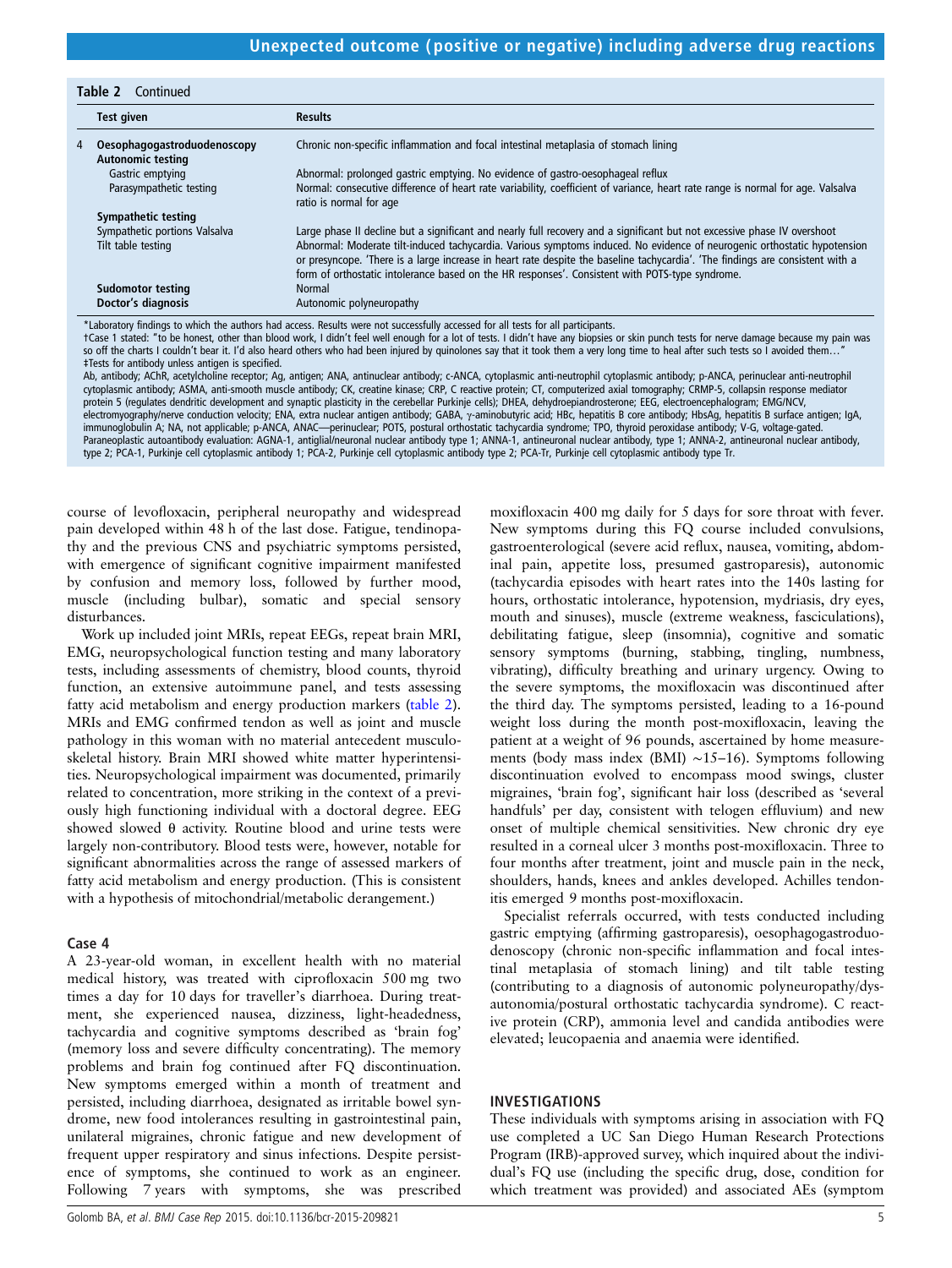characteristics, time course in relation to drug use, severity and impact on quality of life and function). The results were collated.

### OUTCOME AND FOLLOW-UP

[Table 1](#page-1-0) provides, for the four cases, a synopsis of serious multisymptom persistent/progressive AEs on FQ antibiotics, including health status.

### **DISCUSSION**

These cases highlight the potential occurrence of serious, persistent and delayed multisymptom AEs apparently triggered by FQ use—causing severe functional compromise and disability in previously vigorous, healthy individuals. The cases developed new-onset symptoms during and following FQ use; there were no identified alternative exposures, including other medications, to which the changes were attributable. Domains of serious and persistent sequelae included the better recognised tendon and muscle issues, but extended to the well-reported but still often unappreciated potential for cognitive, psychiatric, peripheral nervous and gastrointestinal as well as endocrine issues. $9\frac{9}{12}$  13 22-24 [32](#page-8-0)-40 Of note, CNS, musculoskeletal and psychiatric symptoms are materially more frequent with FQs than with other antibiotic classes.<sup>[41](#page-8-0)</sup> Indeed, each of the classes of problem described in these cases, extending also to domains of cytopenias and dysglycemias, are documented in the literature and reflected in FQ package inserts.

The FQ literature entails cases not only encompassing specific reported symptoms, but also those reporting multisymptom pro-blems, persistent problems,<sup>[22](#page-7-0) [42 43](#page-8-0)</sup> delayed problems (arising up to months or longer after  $FQ$  use)<sup>44-[49](#page-8-0)</sup> and severe and/or disabling problems with  $FQs$ ;<sup>[17 22](#page-7-0) [32 33 50](#page-8-0)–60</sup> yet there is a relative dearth of examples in which these are united. A feature in these cases is the continued evolution of the profile of pathology, continuing after FQ discontinuation and extending to emergence of new problems following FQ usage, with resulting widespread serious pathology leading to significant disability in previously healthy, highly functional individuals.

These findings buttress and extend prior reports involving FQ-induced tendon, muscle, central nervous, psychiatric, peripheral nervous, gastrointestinal, autonomic and endocrine FQ-induced serious and persistent AEs. They provide a bridge to delayed pathology extending beyond tendinopathy. Widespread occurrence of new tendinopathy, due to its characteristic and distinctive nature, has had readier ascription to the FQ class, even when onset has been delayed. The linking of other AEs following FQs to tendon pathology, the linking of tendon pathology (and FQ effects) to mitochondrial dysfunction in the literature,<sup>16</sup> <sup>20</sup> <sup>31</sup> <sup>61–64</sup> delayed mitochondrial dysfunction following FQ exposure (cell culture),<sup>[31](#page-8-0)</sup> delayed and widely variable latency to the onset of symptoms in mitochondrial dysfunction in humans (including those with heritable defects in the same kindred)<sup>[65](#page-8-0)</sup> and the known relation of mitochondrial dysfunction to the other FQ-affected domains, provide a strong case for causal occurrence. Moreover, principles have been outlined by which these processes may be expected to produce problems with a compatible profile, entailing variable latency of onset following exposure to a significant mitochondrial toxin, manifest in vulnerable individuals, affecting domains involving muscle– tendon, CNS, peripheral nervous system, gastrointestinal, auto-nomic, special sensory and other domains observed here.<sup>[66 67](#page-8-0)</sup>

As we have outlined elsewhere, mitochondrial injury may engender further oxidative stress (mitochondria are the leading source as well as target of intracellular free radicals); oxidative stress (also linked to  $FQs$ )<sup>16 [68 69](#page-8-0)</sup> in turn may produce more

mitochondrial damage. Once triggered, this can, in some instances, create a cycle of oxidative stress and mitochondrial injury that can be self-sustaining or progressive, leading to the emergence of new symptoms as clinical detection thresholds (mitochondrial 'threshold effects') are reached.[70](#page-8-0)

The widespread FQ tendon-related AEs described in these case studies are acknowledged in the literature, on the drug labels and in the FDA Adverse Event Reporting System MedWatch report data. The CNS, psychiatric and peripheral nervous system adverse drug reactions described in these case studies are also identified in the literature,  $9^{12}$  13 22–[24](#page-7-0) as well as on the drug labels.

A small case series is not the best setting for identification of AE risk factors, but some information is available from the literature. For many drugs, there is dose/potency influence on risk of AEs. Assessment of a dose relation with FQs is hindered by the fact that each FQ agent has one adult dosing schedule recommended across conditions. Some evidence supports the possibility of potency-related effects: AE occurrence in the setting of overdose has been described.<sup>71</sup> Higher blood levels at a given dose are expected in the setting of renal dysfunction, and FQ AEs are well reported in the setting of dialysis or renal insufficiency,72–[75](#page-8-0) and in the elderly—with diminished renal clearance.<sup>76–79</sup> FQs can also cause renal dysfunction or failure,  $80-89$  $80-89$ which could possibly magnify the risk of other FQ AEs. Beyond renal dysfunction<sup>[90 91](#page-9-0)</sup> and older age,<sup>90 91</sup> FQ AEs are reported to be increased with use of steroids,  $449091$  $449091$  with strenuous physical activity (where increased energy demand magnifies any damage associated with mitochondrial dysfunction and impaired energy supply), $9192$  use of renin-angiotensin blockers, $93$  and settings of concurrent mitochondrially toxic agents—such as chemotherapy,<sup>[88](#page-8-0)</sup> HIV protease inhibitors,  $87^{94}$  $87^{94}$   $95^{95}$  statins<sup>[92](#page-9-0)</sup> and amiodarone<sup>45</sup> [90 96](#page-9-0)-98 (or class III antiarrhythmics, more generally). Impaired mitochondrial function more commonly might amplify risk, but routine assessments are not available.

This study bears the limitations attending all case series. There is no defined base population or control group, so rates and risk ratios cannot be defined, but they are not meant to be here. (We do not presume that problems of this severity and chronicity are common.) AE causality criteria commonly entail features such as resolution with dechallenge, and time course of onset relative to the drug, to accrue points favouring causality; these are problematic for AEs that persist or progress following the initial triggering insult. We suggest an amendment to those criteria: when a symptom occurs in the context of occurrence of one or more other symptoms already established to relate to the drug, in the presence of compatible mechanisms known to be shared by both symptoms, this boosts the causality points for that/those symptoms. Not every symptom experienced by these individuals need have the FQs as the origin. But these individuals' marked change in health state, with development of numerous symptoms, each known from other evidence to arise with FQs, as part of an evolution originating with use of FQs, suggests FQs as a common foundation for most of the symptoms reported.

FQs are a strong weapon in the battle against serious bacterial infections. We suggest extending, to adults, an attitude/approach advocated by others in the setting of paediatric use: 'Fluoroquinolone use should be restricted to situations in which there is no safe and effective alternative to treat an infection caused by multidrug-resistant bacteria or to provide oral therapy when parenteral therapy is not feasible and no other effective oral agent is available<sup>2, [99](#page-9-0)</sup> Concerns about increased risk of retinal detachment have recently been raised.<sup>[100](#page-9-0)</sup> Use has been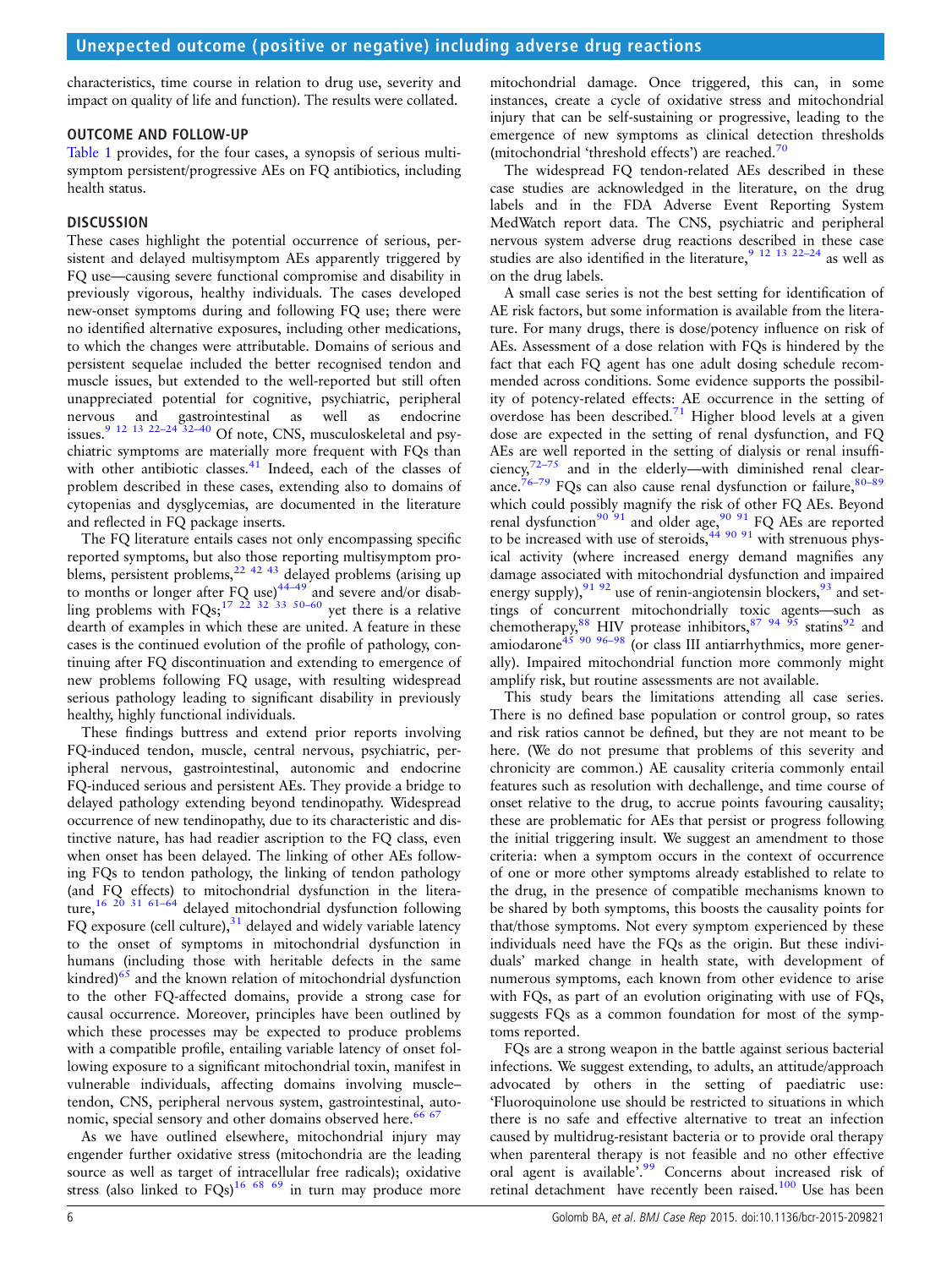### Patients' perspectives

- ▶ Patient 1: The severe adverse reactions associated with my consumption of the FQ levofloxacin (L) have drastically affected every aspect of my life. I am no longer the vibrant, outgoing, independent, productive person that I once was. I continue to endure chronic, crippling pain and devastating illness as a result of taking FQs 5 years ago. The debilitating symptom expression leaves me in large part housebound, bed-ridden and dependent upon others for around-the-clock care. I have lost so much as a result of having taken L. I've lost a teaching career that I loved, my mobility, my quality of life, being able to eat a normal diet, my independence, relationships with family members and friends, hobbies, time, the ability to be the type of active parent that my son deserves, memories, our hopes and dreams for the future as a family. No one should ever have to suffer as I have, as my family has, as so many others have from similar reactions to these drugs. I took this medication as a preventative measure after a routine sinus surgery, and it prevented more than a potential infection…it prevented me from living. Existing in this state isn't living.
- $\triangleright$  Patient 2: Living life after the FQ levofloxacin (L) has been challenging to say the least. {After L was} prescribed in 2007 for an unconfirmed infection, I had to retire early at the end of 2012, a full decade earlier than I had anticipated. This impacted our family greatly, forcing my wife to return to menial work and having to accept occasional financial assistance from two adult children, while still raising three children at home, one of whom is disabled. To meet our financial needs, our nest egg had to be depleted in order to pay current financial obligations, get out from under debt and pay medical bills.
- $\triangleright$  We now, with my meagre retirement and my wife's part time work, fall within the federal poverty guidelines. I estimated I have lost over seven figures due to retiring a decade early. I had to push myself to an early retirement date in order to gain basic healthcare for myself and for my family. To achieve this, I had to push myself while in the throes of an adverse drug response and it took a heavy toll on my body. It was one of the hardest things I ever faced, much worse than any challenges I faced as a law enforcement official. Each day is challenging from a health perspective.
- ▸ Today, I have progressing severe and debilitating fatigue, body-wide degenerative joint disease and several neurological pathologies. Earlier, I was employed in law enforcement and had the physique of an athlete. Now, every day is filled with pain—both physical and emotional. I have become separated from friends and some family, of whom some are unable to grasp that an antibiotic could cause such devastation. I am unable to participate in, or attend, social activities such as church services, funerals or weddings. Never warned of any risks, even though safer alternatives were available, I would have chosen not to take FQs for a non-life threatening health condition. My story is not unique. I hear from people daily whose lives, like mine, have been utterly destroyed by this class of drugs.
- ▶ Patient 3: {Adverse effects from the FQ levofloxacin (L)} have had a devastating impact on my life, both professionally and personally. Professionally, I am no longerable to work due to ongoing health issues that began

7 years ago after taking L for a simple sinus infection. Personally, I have lost connection with friends and family members, who do not understand the changes they have witnessed in me after I took this antibiotic for a simple sinus infection.

- ► I feel like I have lost everything that was important to me including family, friends, cognitive sharpness, sound sleep, food I enjoy, executive level employment, and a six-figure income. Due to post-FQ challenges, I am unable to travel, spend extended time with my grandchildren or enjoy life as I once did.
- $\blacktriangleright$  I am unable to live a single day without extensive pain and discomfort. If my physician had been aware of the actual long term, permanent damage that can be caused by FQs, I believe he would not have prescribed it for a simple infection. If adequate and accurate warnings had been on the L label, I would not have agreed to take this drug for a simple infection. I was not allowed to provide informed consent. My life has literally been destroyed.
- ▶ Patient 4: {Contributed with the patient's consent by the spouse of the affected person} I fortunately never took a FQ, but I witnessed, first hand, the devastation they cause. I watched my young, healthy, beautiful, intelligent wife go from being an {type omitted} engineer with one of the top engineering firms in the world, and an active woman with a busy social life, to being almost entirely bedridden almost overnight. This was all due to three doses of a drug she shouldn't have been prescribed anyway. I have been asked to tell her story. I am only doing so because she is too sick to tell her own story (she is in bed with the flu, and we wanted to respond in a timely fashion).
- $\triangleright$  She was given the FQ moxifloxacin (M) in August 2010, for a sore throat of unconfirmed origin (it was likely viral). She was given no warning as to potential side effects. I personally witnessed her having convulsions after taking just a few doses. She described it as feeling like 'burning' and like 'her organs were melting'.
- $\triangleright$  For the past 3<sup>1</sup>/<sub>2</sub> years, I have watched her suffer from intense nausea, gastroparesis, neuropathy, tachycardia, impaired immune function and a host of other symptoms. I have been with her when she wakes up in the middle of the night shaking. Just last night, she was unable to sleep because of the tremors in her legs. She often has stabbing and burning sensations, usually in her foot and lower leg, but at times all throughout her body. She is unable to fight off any infection, and she catches every germ that goes around. The frequent infections compound her suffering and linger for weeks, much longer than they would were her immune system not depressed. She frequently has nausea, and for a period of time she was unable to eat due to the gastroparesis. She also has to deal with almost constant 'brain fog'; she has difficulty remembering things and is unable to focus on activities happening around her. On a daily basis, she has to deal with extreme exhaustion and fatigue. She used to walk at least two miles a day to and from the train. Now, walking across the apartment is an ordeal. Many days she is confined to bed and sometimes she has to sit on a stool in order to shower.
- ▸ This has caused our family financial damage. Between lost wages and medical treatment after medical treatment, we have lost hundreds of thousands of dollars. We still hope to own our own home someday, but right now our reality is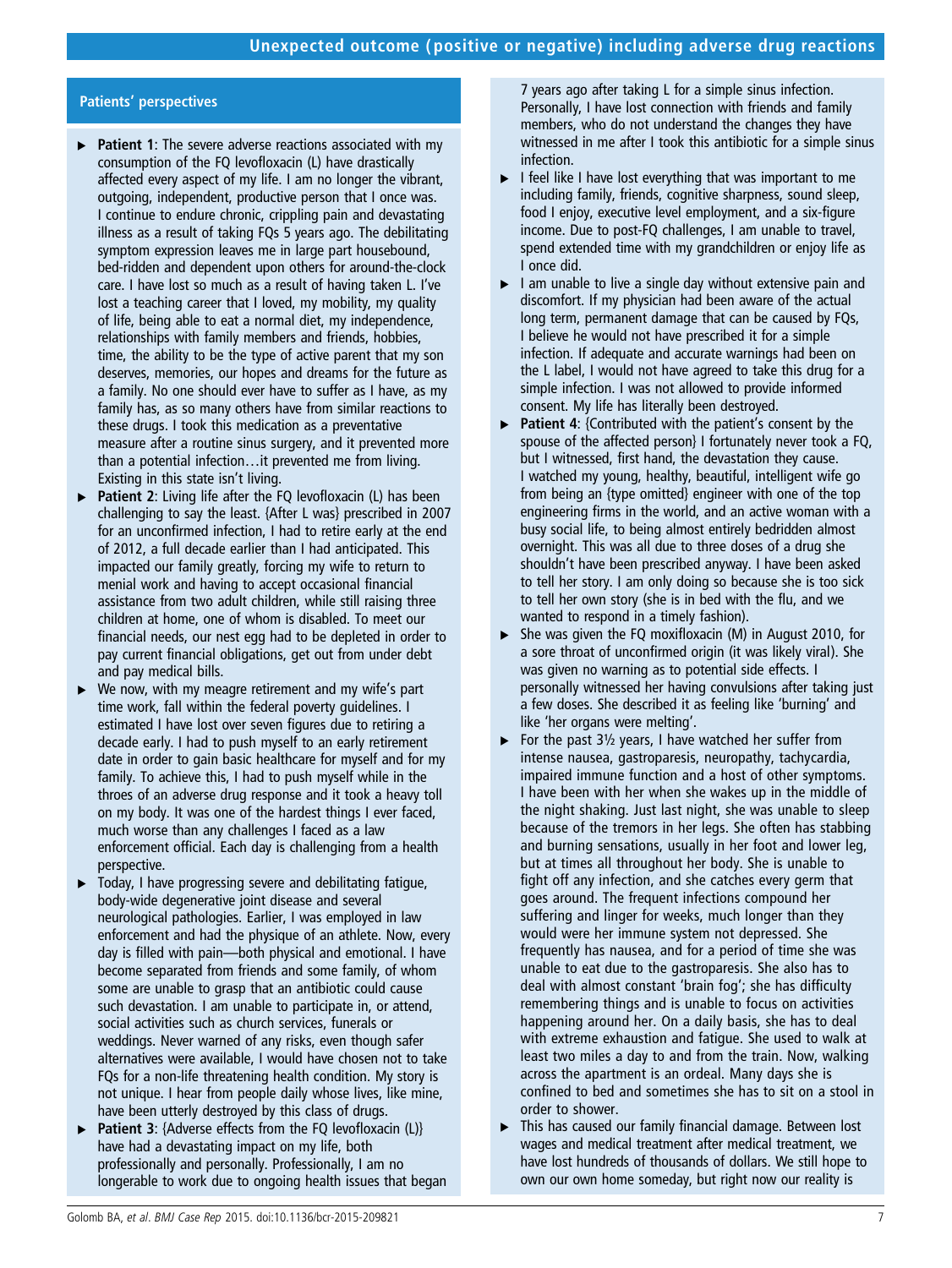<span id="page-7-0"></span>that most months we just make ends meet and are stuck in an unstable housing situation.

 $\triangleright$  But by far, the most damaging aspect of this drug has been the psychological toll it has taken. My wife cannot live a normal life. She has to decide between a doctor's appointment and visiting her 90-year-old grandmother because she typically isn't strong enough to leave the house twice in 1 week. She cannot just go see a friend. Often, she cannot even just pick up the phone and call a friend because the energy she exerts during a phone call might leave her wiped out. She has had to miss numerous family functions. If we invite her mother and brother over for Christmas, we have to 'take a survey' to see if anyone has been sick lately. If anybody is getting over a cold, my wife either has to decide to ask them not to come, or she needs to sit on the other side of the room. Usually, she catches the cold anyway, despite all precautions, and ends up in bed for weeks. She cannot enjoy an afternoon apple picking with her niece and nephews. She can ride to the orchard, but after a few minutes, she needs to go back to the car and sit down until it is time to leave. She can't eat the foods she loves. She can't travel. She can't just hang out with her friends. We both dreamed of a family when we were married about a year before she took M. We would need a miracle to realise that dream now; my wife is much too sick for pregnancy, childbirth and motherhood right now. She can't devote the time and energy to things that she used to enjoy. Her life has been completely torn apart by these drugs. All she can do is just try to warn others about the dangers of FQs.

urged against in athletes 'unless no alternative is available';<sup>21 [101](#page-9-0)</sup> but all people should engage athletically when able, and FQ compromise to function may be even more problematic in those who are unable (due to existing compromise to function). Caution has also been urged in the elderly, in whom functional compromise may add to existing compromise, having a particularly great impact. There is the added complication that FQ AEs may be misconstrued as problems related to ageing.<sup>90</sup> (Fortunately, formulary restrictions to limit FQ use have been shown to be implemented without compromise to patient safety.) $102$  We suggest that patients and physicians be educated regarding these serious FQ side effects; that patients be cautioned to alert physicians should any adverse reaction emerge

### Learning points

- ▸ Fluoroquinolone (FQ) antibiotics can, rarely, produce severe, disabling, multisystem problems with symptoms that are persistent, progressive and/or delayed.
- ▸ Oxidative and mitochondrial mechanisms may contribute to or underlie these problems.
- ▸ Physicians should be educated regarding the possibility of these adverse effects.
- ▸ Patients should be charged to promptly report any adverse effects that arise on FQ use to their physician, to limit risk of progression.
- ▶ FQs should be reserved for conditions for which other effective antibiotics are not available, until means are available to identify vulnerable individuals.

(since continued use might increase risk of a serious outcome and sometimes has); $\frac{103}{103}$  and that FQs be avoided for non-life-threatening, mild, moderate and uncomplicated infections. The risk of persistent widespread serious multisystem disability from FQs, even if rare, underscores the importance of carefully weighing alternatives, and perhaps reserving these agents for settings in which the necessity clearly warrants the risks.

Acknowledgements The authors thank Linda Martin, Hindu Rao, Stephanie Tsoi and Katherine Huynh for help related to this effort. They also thank Sabrina Koperski for administrative assistance in an earlier stage of this paper. They would like to express their appreciation to those who were kind enough to share their experiences.

Contributors BAG conceived the idea for the case series. The manuscript was drafted by BAG and edited by AJR and HJK. All the authors contributed to revision of the manuscript for intellectual content and approved the final manuscript.

Competing interests None declared.

#### Patient consent Obtained.

Provenance and peer review Not commissioned; externally peer reviewed.

## **REFERENCES**

- Linder JA, Huang ES, Steinman MA, et al. Fluoroquinolone prescribing in the United States: 1995 to 2002. [Am J Med](http://dx.doi.org/10.1016/j.amjmed.2004.09.015) 2005;118:259–68.
- 2 Wimer SM, Schoonover L, Garrison MW. Levofloxacin: a therapeutic review. [Clin Ther](http://dx.doi.org/10.1016/S0149-2918(98)80104-5) 1998;20:1049–70.
- 3 Balfour JA, Wiseman LR. Moxifloxacin. *[Drugs](http://dx.doi.org/10.2165/00003495-199957030-00007)* 1999;57:363–73; discussion 74.<br>4 Linsky BA Dorr MR Magner DL et al. Safety profile of sparfloxacin. a new
- Lipsky BA, Dorr MB, Magner DJ, et al. Safety profile of sparfloxacin, a new fluoroquinolone antibiotic. [Clin Ther](http://dx.doi.org/10.1016/S0149-2918(00)88275-2) 1999;21:148-59.
- 5 Tolkoff-Rubin NE, Rubin RH. Ciprofloxacin in management of urinary tract infection. *[Urology](http://dx.doi.org/10.1016/0090-4295(88)90102-1)* 1988:31:359-67.
- 6 Klimberg IW, Malek GH, Cox CE, et al. Single-dose oral ciprofloxacin compared with cefotaxime and placebo for prophylaxis during transurethral surgery. [J Antimicrob Chemother](http://dx.doi.org/10.1093/jac/43.suppl_1.77) 1999;43(Suppl A):77–84.
- 7 Murdoch DA, Badenoch DF, Gatchalian ER. Oral ciprofloxacin as prophylaxis in transurethral resection of the prostate.  $Br$  J Urol 1987:60:153–6.
- 8 Karande SC, Kshirsagar NA. Adverse drug reaction monitoring of ciprofloxacin in pediatric practice. Indian Pediatr 1992;29:181–8.
- 9 Ball P. Adverse reactions and interactions of fluoroquinolones. Clin Invest Med 1989;12:28–34.
- 10 Carbon C. Levofloxacin adverse effects, data from clinical trials and pharmacovigilance. Therapie 2001;56:35–40.
- 11 Deng S, He Y, Yin T, et al. Analysis of adverse drug reaction of gatifloxacin in Hunan province from Aug. 2003 to Jul. 2007. Zhong Nan Da Xue Xue Bao Yi Xue Ban 2009;34:49–53.
- 12 Doussau de Bazignan A, Thiessard F, Miremont-Salame G, et al. Psychiatric adverse effects of fluoroquinolone: review of cases from the French pharmacologic surveillance database. [Rev Med Interne](http://dx.doi.org/10.1016/j.revmed.2006.02.003) 2006;27:448–52.
- 13 Halkin H. Adverse effects of the fluoroquinolones. [Rev Infect Dis](http://dx.doi.org/10.1093/clinids/10.Supplement_1.S258) 1988;10(Suppl 1):S258–61.
- 14 Hayem G, Carbon C. A reappraisal of quinolone tolerability. The experience of their musculoskeletal adverse effects. [Drug Saf](http://dx.doi.org/10.2165/00002018-199513060-00003) 1995;13:338-42.
- 15 Kulthanan K, Chularojanamontri L, Manapajon A, et al. Cutaneous adverse reactions to fluoroquinolones. Dermatitis 2011;22:155–60.
- 16 Kaleagasioglu F, Olcay E. Fluoroquinolone-induced tendinopathy: etiology and preventive measures. [Tohoku J Exp Med](http://dx.doi.org/10.1620/tjem.226.251) 2012;226:251-8.
- 17 Tsai WC, Yang YM. Fluoroquinolone-associated tendinopathy. Chang Gung Med J 2011;34:461–7.
- 18 Sendzik J, Shakibaei M, Schafer-Korting M, et al. Synergistic effects of dexamethasone and quinolones on human-derived tendon cells. [Int J Antimicrob](http://dx.doi.org/10.1016/j.ijantimicag.2009.10.009) [Agents](http://dx.doi.org/10.1016/j.ijantimicag.2009.10.009) 2010;35:366–74.
- 19 Kim GK. The risk of fluoroquinolone-induced tendinopathy and tendon rupture: what does the clinician need to know? J Clin Aesthet Dermatol 2010;3:49–54.
- 20 Lowes DA, Wallace C, Murphy MP, et al. The mitochondria targeted antioxidant MitoQ protects against fluoroquinolone-induced oxidative stress and mitochondrial membrane damage in human Achilles tendon cells. [Free Radic Res](http://dx.doi.org/10.1080/10715760902736275) 2009;43: 323–8.
- 21 Hall MM, Finnoff JT, Smith J. Musculoskeletal complications of fluoroquinolones: guidelines and precautions for usage in the athletic population.  $PM$  R 2011;3: 132–42.
- 22 Cohen JS. Peripheral neuropathy associated with fluoroquinolones. [Ann Pharmacother](http://dx.doi.org/10.1345/aph.1Z429) 2001;35:1540–7.
- 23 Hedenmalm K, Spigset O. Peripheral sensory disturbances related to treatment with fluoroquinolones. [J Antimicrob Chemother](http://dx.doi.org/10.1093/jac/37.4.831) 1996;37:831-7.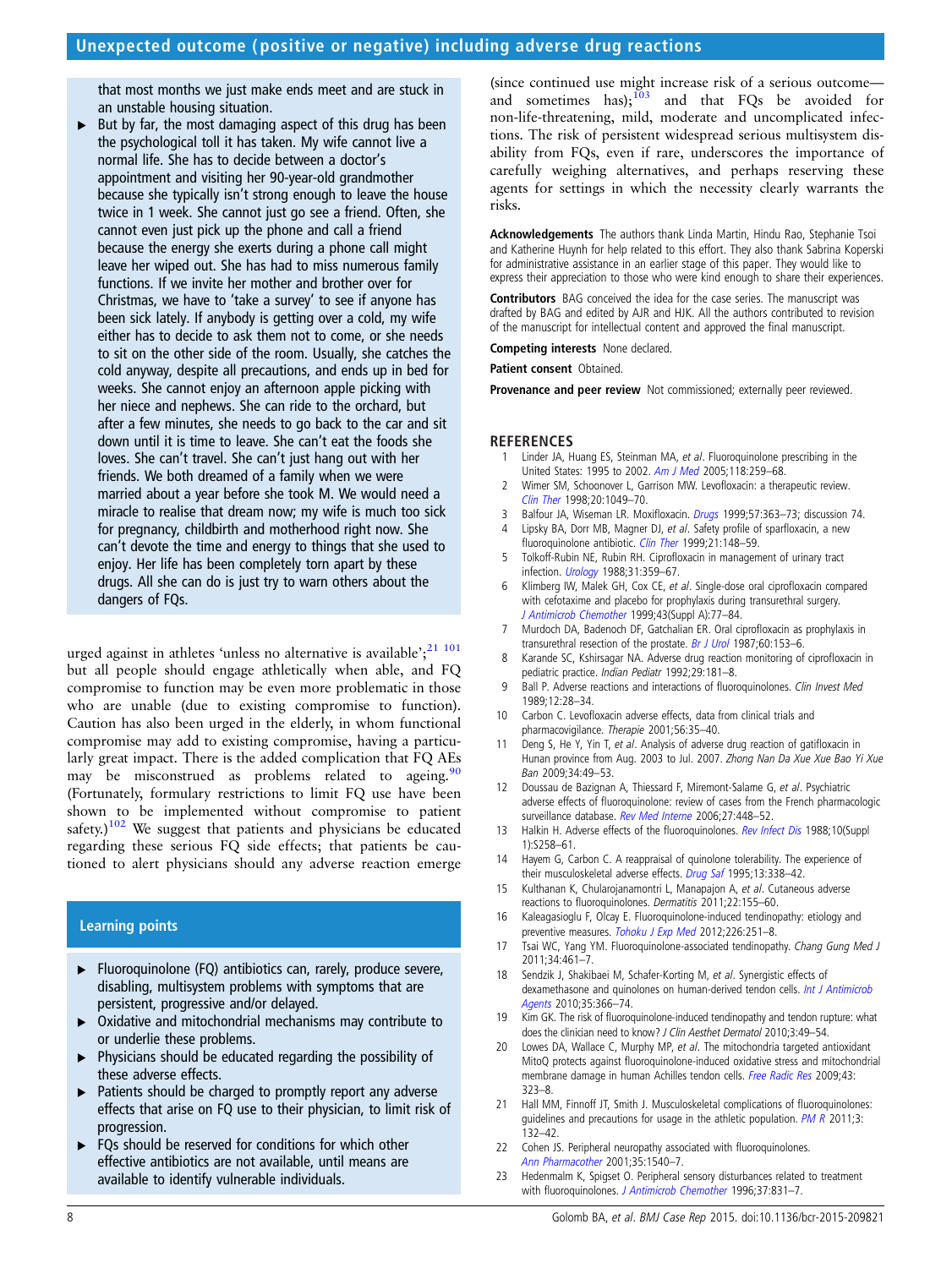### Unexpected outcome ( positive or negative) including adverse drug reactions

- <span id="page-8-0"></span>24 Murray CK, Wortmann GW. Trovafloxacin-induced weakness due to a demyelinating polyneuropathy. [South Med J](http://dx.doi.org/10.1097/00007611-200093050-00017) 2000;93:514-15.
- 25 Gallelli L, Del Negro S, Naty S, et al. Levofloxacin-induced taste perversion, blurred vision and dyspnoea in a young woman. [Clin Drug Investig](http://dx.doi.org/10.2165/00044011-200424080-00007) 2004;24:487–9.
- 26 Gallelli L, Gallelli A, Vero G, et al. Acute renal failure probably induced by prulifloxacin in an elderly woman: a first case report. [Clin Drug Investig](http://dx.doi.org/10.2165/00044011-200626010-00007) 2006;26:49–53.
- 27 Aros C, Flores C, Mezzano S. Achilles tendinitis associated to levofloxacin: report of 4 cases. [Rev Med Chil](http://dx.doi.org/10.4067/S0034-98872002001100011) 2002;130:1277–81.
- 28 Burkhardt O, Kohnlein T, Pap T, et al. Recurrent tendinitis after treatment with two different fluoroquinolones. [Scand J Infect Dis](http://dx.doi.org/10.1080/00365540410019390) 2004;36:315-16.
- 29 Bataille L, Rahier J, Geubel A. Delayed and prolonged cholestatic hepatitis with ductopenia after long-term ciprofloxacin therapy for Crohn's disease. [J Hepatol](http://dx.doi.org/10.1016/S0168-8278(02)00268-4) 2002;37:696–9.
- 30 Maurin N. Fluoroquinolone-induced Achilles tendon rupture. [Dtsch Med](http://dx.doi.org/10.1055/s-2008-1017503) [Wochenschr](http://dx.doi.org/10.1055/s-2008-1017503) 2008;133:241–4.
- 31 Lawrence JW, Claire DC, Weissig V, et al. Delayed cytotoxicity and cleavage of mitochondrial DNA in ciprofloxacin-treated mammalian cells. Mol Pharmacol 1996;50:1178–88.
- 32 Arce FC, Bhasin RS, Pasmantier R. Severe hyperglycemia during gatifloxacin therapy in patients without diabetes. [Endocr Pract](http://dx.doi.org/10.4158/EP.10.1.40) 2004;10:40-4.
- 33 Aspinall SL, Good CB, Jiang R, et al. Severe dysglycemia with the fluoroquinolones: a class effect? [Clin Infect Dis](http://dx.doi.org/10.1086/600294) 2009;49:402-8.
- 34 Baker SE, Hangii MC. Possible gatifloxacin-induced hypoglycemia. [Ann Pharmacother](http://dx.doi.org/10.1345/aph.1A480) 2002;36:1722–6.
- 35 Bhatia V, Bhatia R, Dhindsa S. Gatifloxacin-induced hyperglycemia. [Endocr Pract](http://dx.doi.org/10.4158/EP.10.1.86) 2004;10:86.
- 36 Catero M. Dysglycemia and fluoroquinolones: are you putting patients at risk? J Fam Pract 2007;56:101–7.
- 37 Donaldson AR, Vandiver JR, Finch CK. Possible gatifloxacin-induced hyperglycemia. [Ann Pharmacother](http://dx.doi.org/10.1345/aph.1D360) 2004;38:602–5.
- 38 Tailor SA, Simor AE, Cornish W, et al. Glucose homeostasis abnormalities and gatifloxacin. [Clin Infect Dis](http://dx.doi.org/10.1086/500454) 2006;42:895.
- 39 Talwalkar PG. Gatifloxacin-induced severe hypoglycemia in a patient with type 2 diabetes mellitus. J Assoc Physicians India 2006;54:953–4.
- 40 Yip C, Lee AJ. Gatifloxacin-induced hyperglycemia: a case report and summary of the current literature. *[Clin Ther](http://dx.doi.org/10.1016/j.clinthera.2006.11.014)* 2006;28:1857-66.
- 41 Leone R, Venegoni M, Motola D, et al. Adverse drug reactions related to the use of fluoroquinolone antimicrobials: an analysis of spontaneous reports and fluoroquinolone consumption data from three Italian regions. [Drug Saf](http://dx.doi.org/10.2165/00002018-200326020-00004) 2003;26:109–20.
- 42 Le Huec JC, Schaeverbeke T, Chauveaux D, et al. Epicondylitis after treatment with fluoroquinolone antibiotics. J Bone Joint Surg Br 1995;77:293-5.
- 43 Le Huec JC, Schaeverbeke T, Chauveaux D, et al. Epicondylitis induced by fluoroquinolones in athletes. Apropos of 2 cases. J Chir (Paris) 1994;131:408–12.
- 44 Braun D, Petitpain N, Cosserat F, et al. Rupture of multiple tendons after levofloxacin therapy. [Joint Bone Spine](http://dx.doi.org/10.1016/j.jbspin.2003.10.016) 2004;71:586–7.
- 45 Stahlmann R, Lode H. Fluoroquinolones in the elderly: safety considerations. [Drugs](http://dx.doi.org/10.2165/00002512-200320040-00005) [Aging](http://dx.doi.org/10.2165/00002512-200320040-00005) 2003;20:289–302.
- 46 Khaliq Y, Zhanel GG. Fluoroquinolone-associated tendinopathy: a critical review of the literature. [Clin Infect Dis](http://dx.doi.org/10.1086/375078) 2003;36:1404-10.
- 47 van der Linden PD, van Puijenbroek EP, Feenstra J, et al. Tendon disorders attributed to fluoroquinolones: a study on 42 spontaneous reports in the period 1988 to 1998. [Arthritis Rheum](http://dx.doi.org/10.1002/1529-0131(200106)45:3<235::AID-ART254>3.0.CO;2-7) 2001;45:235–9.
- 48 Petersen W, Laprell H. Insidious rupture of the Achilles tendon after ciprofloxacin-induced tendopathy. A case report. [Unfallchirurg](http://dx.doi.org/10.1007/s001130050330) 1998;101:731-4.
- 49 Saint F, Gueguen G, Biserte J, et al. Rupture of the patellar ligament one month after treatment with fluoroquinolone. Rev Chir Orthop Reparatrice Appar Mot 2000;86:495–7.
- 50 Khaira A, Gupta A, Tandon N, et al. Gatifloxacin-induced severe hyperglycaemia and ketoacidosis in a non-diabetic renal transplant recipient. [Clin Exp Nephrol](http://dx.doi.org/10.1007/s10157-008-0072-3) 2009;13:89–91.
- 51 Barrett MJ, Login IS. Gemifloxacin-associated neurotoxicity presenting as encephalopathy. [Ann Pharmacother](http://dx.doi.org/10.1345/aph.1L621) 2009;43:782–4.
- 52 Guven EO, Balbay D, Kilciler M. Unexpected, severe central nerve system toxicity of ofloxacine: report of two cases. [Int Urol Nephrol](http://dx.doi.org/10.1007/s11255-006-0068-4) 2007;39:647-9
- 53 Walter K, Tyler ME. Severe corneal toxicity after topical fluoroquinolone therapy: report of two cases. [Cornea](http://dx.doi.org/10.1097/01.ico.0000224642.43601.14) 2006;25:855-7.
- 54 Lawrence KR, Adra M, Keir C. Hypoglycemia-induced anoxic brain injury possibly associated with levofloxacin. [J Infect](http://dx.doi.org/10.1016/j.jinf.2005.08.024) 2006;52:e177-80.
- 55 Christie MJ, Wong K, Ting RH, et al. Generalized seizure and toxic epidermal necrolysis following levofloxacin exposure. [Ann Pharmacother](http://dx.doi.org/10.1345/aph.1E587) 2005;39:953–5.
- 56 Angel CA, Green J, Swischuk L, et al. Severe ciprofloxacin-associated pseudomembranous colitis in an eight-year-old child. [J Pediatr Surg](http://dx.doi.org/10.1016/j.jpedsurg.2004.06.028) 2004;39:1590–2.
- 57 Petitjeans F, Nadaud J, Perez JP, et al. A case of rhabdomyolysis with fatal outcome after a treatment with levofloxacin. [Eur J Clin Pharmacol](http://dx.doi.org/10.1007/s00228-003-0688-x) 2003;59:779-80.
- 58 Gales BJ, Sulak LB. Severe thrombocytopenia associated with alatrofloxacin. [Ann Pharmacother](http://dx.doi.org/10.1345/aph.19224) 2000;34:330–4.
- 59 Eisele S, Garbe E, Zeitz M, et al. Ciprofloxacin-related acute severe myalgia necessitating emergency care treatment: a case report and review of the literature. [Int J Clin Pharmacol Ther](http://dx.doi.org/10.5414/CPP47165) 2009;47:165-8.
- 60 Ng WF, Naughton M. Fluoroquinolone-associated tendinopathy: a case report. [J Med Case Rep](http://dx.doi.org/10.1186/1752-1947-1-55) 2007;1:55.
- 61 Hsiao CJ, Younis H, Boelsterli UA. Trovafloxacin, a fluoroquinolone antibiotic with hepatotoxic potential, causes mitochondrial peroxynitrite stress in a mouse model of underlying mitochondrial dysfunction. [Chem Biol Interact](http://dx.doi.org/10.1016/j.cbi.2010.07.017) 2010;188:204-13.
- 62 Liguori MJ, Anderson MG, Bukofzer S, et al. Microarray analysis in human hepatocytes suggests a mechanism for hepatotoxicity induced by trovafloxacin. [Hepatology](http://dx.doi.org/10.1002/hep.20514) 2005;41:177–86.
- 63 Pouzaud F, Dutot M, Martin C, et al. Age-dependent effects on redox status, oxidative stress, mitochondrial activity and toxicity induced by fluoroquinolones on primary cultures of rabbit tendon cells. [Comp Biochem Physiol C Toxicol Pharmacol](http://dx.doi.org/10.1016/j.cbpc.2006.02.006) 2006;143:232–41.
- 64 Thuong-Guyot M, Domarle O, Pocidalo JJ, et al. Effects of fluoroquinolones on cultured articular chondrocytes flow cytometric analysis of free radical production. J Pharmacol Exp Ther 1994;271:1544–9.
- 65 Crimmins D, Morris JG, Walker GL, et al. Mitochondrial encephalomyopathy: variable clinical expression within a single kindred. [J Neurol Neurosurg Psychiatry](http://dx.doi.org/10.1136/jnnp.56.8.900) 1993;56:900–5.
- 66 Golomb BA. Oxidative stress and mitochondrial injury in chronic multisymptom conditions: From Gulf War illness to autism spectrum disorder. Nature Precedings [<http://hdl.handle.net/10101/npre.2012.6847.1>](http://hdl.handle.net/10101/npre.2012.6847.1) (2012) 2012
- 67 Golomb BA, Evans MA. Statin adverse effects: a review of the literature and evidence for a mitochondrial mechanism. [Am J Cardiovasc Drugs](http://dx.doi.org/10.2165/0129784-200808060-00004) 2008;8:373-418.
- 68 Pouzaud F, Bernard-Beaubois K, Thevenin M, et al. In vitro discrimination of fluoroquinolones toxicity on tendon cells: involvement of oxidative stress. [J Pharmacol Exp Ther](http://dx.doi.org/10.1124/jpet.103.057984) 2004;308:394–402.
- 69 Gurbay A, Hincal F. Ciprofloxacin-induced glutathione redox status alterations in rat tissues. [Drug Chem Toxicol](http://dx.doi.org/10.1081/DCT-120037504) 2004;27:233–42.
- 70 Golomb BA, Kwon EK, Koperski S, et al. Amyotrophic lateral sclerosis-like conditions in possible association with cholesterol-lowering drugs: an analysis of patient reports to the University of California, San Diego (UCSD) Statin Effects Study. [Drug Saf](http://dx.doi.org/10.2165/00002018-200932080-00004) 2009;32:649–61.
- 71 Dharnidharka VR, Nadeau K, Cannon CL, et al. Ciprofloxacin overdose: acute renal failure with prominent apoptotic changes. [Am J Kidney Dis](http://dx.doi.org/10.1053/ajkd.1998.v31.pm9531191) 1998;31:710-12.
- 72 Abdalla A, Ramly S, Boers P, et al. Ciprofloxacin-associated choreoathetosis in a haemodialysis patient. [BMJ Case Rep](http://dx.doi.org/10.1136/bcr-2013-009293) 2013;2013:pii: bcr2013009293.
- 73 Airey K, Koller E. Acute hepatitis associated with levofloxacin in a patient with renal insufficiency. CMAJ 2003;169:755.
- 74 Gupta A, Guron N, Harris M, et al. Levofloxacin-induced rhabdomyolysis in a hemodialysis patient. [Hemodial Int](http://dx.doi.org/10.1111/j.1542-4758.2011.00592.x) 2012;16:101-3.
- 75 Gutierrez E, Morales E, Garcia Rubiales MA, et al. Levofloxacin and Achilles tendon involvement in hemodialysis patients. Nefrologia 2003;23:558–9.
- 76 Damuth E, Heidelbaugh J, Malani PN, et al. An elderly patient with fluoroquinolone-associated Achilles tendinitis. [Am J Geriatr Pharmacother](http://dx.doi.org/10.1016/j.amjopharm.2008.11.002) 2008;6:264–8.
- 77 Gonski PN. Ciprofloxacin-induced renal failure in an elderly patient. Med J Aust 1991;154:638–9.
- 78 Singh M, Jacob JJ, Kapoor R, et al. Fatal hypoglycemia with levofloxacin use in an elderly patient in the post-operative period. [Langenbecks Arch Surg](http://dx.doi.org/10.1007/s00423-007-0268-0) 2008;393:235-8.
- Yasuda H, Yoshida A, Masuda Y, et al. Levofloxacin-induced neurological adverse effects such as convulsion, involuntary movement (tremor, myoclonus and chorea like), visual hallucination in two elderly patients. [Nihon Ronen Igakkai Zasshi](http://dx.doi.org/10.3143/geriatrics.36.213) 1999;36:213–17.
- 80 Kammoun K, Jarraya F, Makni S, et al. Ciprofloxacin-induced crystal nephropathy. Iran J Kidney Dis 2014;8:240–2.
- 81 Chatzikyrkou C, Hamwi I, Clajus C, et al. Biopsy proven acute interstitial nephritis after treatment with moxifloxacin. [BMC Nephrol](http://dx.doi.org/10.1186/1471-2369-11-19) 2010;11:19.
- 82 Famularo G, De Simone C. Nephrotoxicity and purpura associated with levofloxacin. [Ann Pharmacother](http://dx.doi.org/10.1345/aph.1A474) 2002;36:1380–2.
- 83 Espiritu J, Walton T. Acute renal failure due to ofloxacin. W V Med J 1995;91:16.
- 84 Hatton J, Haagensen D. Renal dysfunction associated with ciprofloxacin. Pharmacotherapy 1990;10:337-40.
- 85 Rastogi S, Atkinson JL, McCarthy JT. Allergic nephropathy associated with ciprofloxacin. [Mayo Clin Proc](http://dx.doi.org/10.1016/S0025-6196(12)65160-X) 1990;65:987-9.
- 86 Allon M, Lopez EJ, Min KW. Acute renal failure due to ciprofloxacin. [Arch Intern](http://dx.doi.org/10.1001/archinte.1990.00390210141030) [Med](http://dx.doi.org/10.1001/archinte.1990.00390210141030) 1990;150:2187–9.
- 87 Lucena MI, Marquez M, Velasco JL, et al. Acute renal failure attributable to ciprofloxacin in a patient with the acquired immunodeficiency syndrome. [Arch](http://dx.doi.org/10.1001/archinte.1995.00430010122017) [Intern Med](http://dx.doi.org/10.1001/archinte.1995.00430010122017) 1995;155:114–15.
- Raja N, Miller WE, McMillan R, et al. Ciprofloxacin-associated acute renal failure in patients undergoing high-dose chemotherapy and autologous stem cell rescue. [Bone Marrow Transplant](http://dx.doi.org/10.1038/sj.bmt.1701256) 1998;21:1283–4.
- 89 Lomaestro BM. Fluoroquinolone-induced renal failure. [Drug Saf](http://dx.doi.org/10.2165/00002018-200022060-00006) 2000;22:479-85.